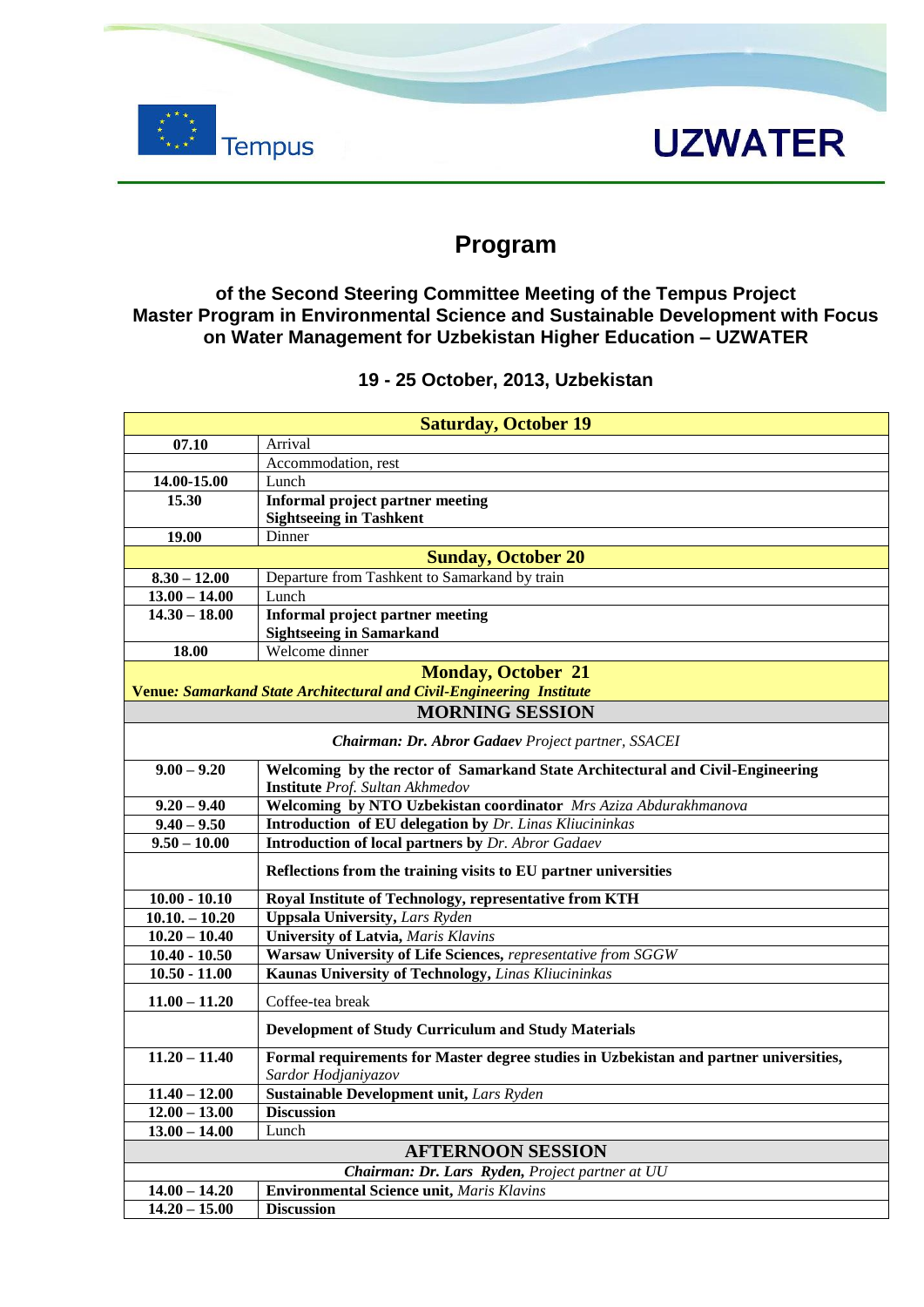



| $15.00 - 15.20$                                          | Water Management unit, Linas Kliucininkas and representative from SGGW                                |  |
|----------------------------------------------------------|-------------------------------------------------------------------------------------------------------|--|
| $15.20 - 15.40$                                          | Coffee-tea break                                                                                      |  |
| $15.40 - 16.10$                                          | <b>Discussion</b>                                                                                     |  |
| $16.10 - 16.30$                                          | Master thesis work, representative from KTH                                                           |  |
| $16.30 - 17.10$                                          | <b>Discussion</b>                                                                                     |  |
| $17.10 - 17.30$                                          | Visiting premises of Study Centre at SSACEI (if available)                                            |  |
| 19.00                                                    | Dinner                                                                                                |  |
| <b>Tuesday, October 22</b>                               |                                                                                                       |  |
|                                                          | <b>MORNING SESSION</b>                                                                                |  |
| Chairman: Dr. Linas Kliucininkas, Project partner at KTU |                                                                                                       |  |
|                                                          | <b>Establishment of Study Centres</b>                                                                 |  |
| $9.00 - 9.30$                                            | Project partners from Uzbekistan provide information on the development of Study Centres              |  |
| $9.30 - 10.00$                                           | <b>Discussion: Study Centres (all project partners)</b>                                               |  |
|                                                          | <b>Purchase of equipment</b>                                                                          |  |
| $10.00 - 10.20$                                          | Preparations for purchase of equipment for the project partners in Uzbekistan, Farhod<br>Ahrorov, SAI |  |
| $10.20 - 10.40$                                          | <b>Discussion</b>                                                                                     |  |
| $10.40 - 11.00$                                          | Coffee-tea break                                                                                      |  |
|                                                          | Information flows and project homepage                                                                |  |
| $11.00 - 11.20$                                          | Info, Lars Ryden, UU                                                                                  |  |
| $11.20 - 11.40$                                          | Info on homepage development in Uzbek and Russian languages, Eshkuvat Arzikulov, SSU                  |  |
| $11.40 - 12.00$                                          | Discussion: project homepage further development                                                      |  |
| $12.00 - 12.30$                                          | Discussion: financial management of the project                                                       |  |
| $12.30 - 13.30$                                          | Lunch                                                                                                 |  |
|                                                          | <b>AFTERNOON SESSION</b>                                                                              |  |
| $13.30 - 15.00$                                          | <b>Public lectures</b>                                                                                |  |
|                                                          |                                                                                                       |  |
|                                                          | <b>New ways to a better water footprint</b> by Viktoras R acys, Kaunas University of Technology       |  |
|                                                          | Climate change and adaptation to it by Maris Klavins, University of Latvia                            |  |
|                                                          | Life Science Education for Sustainable Rural Development Jozef Mosiej, Warsaw University              |  |
|                                                          | of Life Sciences                                                                                      |  |
|                                                          | European Credit Transfer System by Lars Ryden, Uppsala University                                     |  |
| $15.00 - 15.30$                                          | Coffee-tea break                                                                                      |  |
| Chairman: Dr. Farhod Ahrorov, Project partner at SAI     |                                                                                                       |  |
| $15.30 - 16.15$                                          | Discussion: Dissemination of project results                                                          |  |
| $16.15 - 17.00$                                          | <b>Forthcoming events</b>                                                                             |  |
| 19.00                                                    | Farewell dinner from Samarkand                                                                        |  |
| <b>Wednesday, October 23</b>                             |                                                                                                       |  |
| Departure from Samarkand to Bukhara                      |                                                                                                       |  |
|                                                          | Accommodation, lunch, rest                                                                            |  |
|                                                          |                                                                                                       |  |
|                                                          |                                                                                                       |  |
|                                                          |                                                                                                       |  |